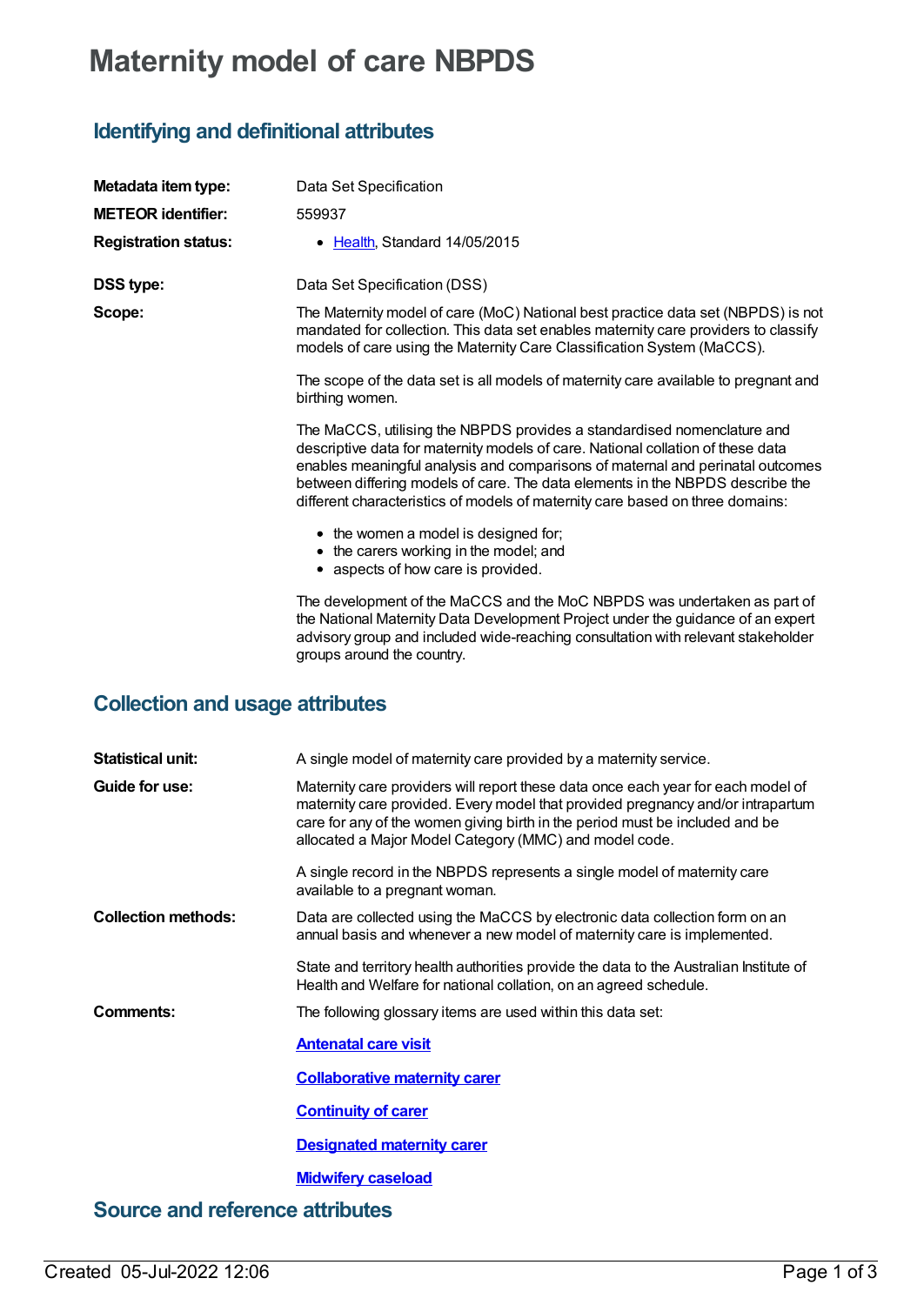| <b>Submitting organisation:</b> | National Perinatal Epidemiology and Statistics Unit                                                                                                                                                                         |
|---------------------------------|-----------------------------------------------------------------------------------------------------------------------------------------------------------------------------------------------------------------------------|
| Origin:                         | National Maternity Data Development Project (AIHW and NPESU), Maternity Care<br><b>Classification System subproject</b>                                                                                                     |
| Reference documents:            | Australian Institute of Health and Welfare 2014. Foundations for enhanced<br>maternity data collection and reporting in Australia: National Maternity Data<br>Development Project Stage 1. Cat. no. PER 60. Canberra: AIHW. |
| <b>Relational attributes</b>    |                                                                                                                                                                                                                             |

## **Relational attributes**

| Related metadata<br>references: | See also Female-maternity model of care at the onset of labour or non-labour<br>caesarean section, identifier NNNNNN |  |  |
|---------------------------------|----------------------------------------------------------------------------------------------------------------------|--|--|
|                                 | • Health, Superseded 03/12/2020                                                                                      |  |  |
|                                 | See also Female—maternity model of care at the onset of labour or non-labour<br>caesarean section, identifier NNNNNN |  |  |
|                                 | • Health Standard 03/12/2020                                                                                         |  |  |
|                                 | See also <b>Female</b> - primary maternity model of care, identifier NNNNNN                                          |  |  |
|                                 | • Health, Superseded 03/12/2020                                                                                      |  |  |
|                                 | See also Female—primary maternity model of care, identifier NNNNNN                                                   |  |  |
|                                 | • Health. Standard 03/12/2020                                                                                        |  |  |

**Metadata items in this Data Set Specification** Show more detail